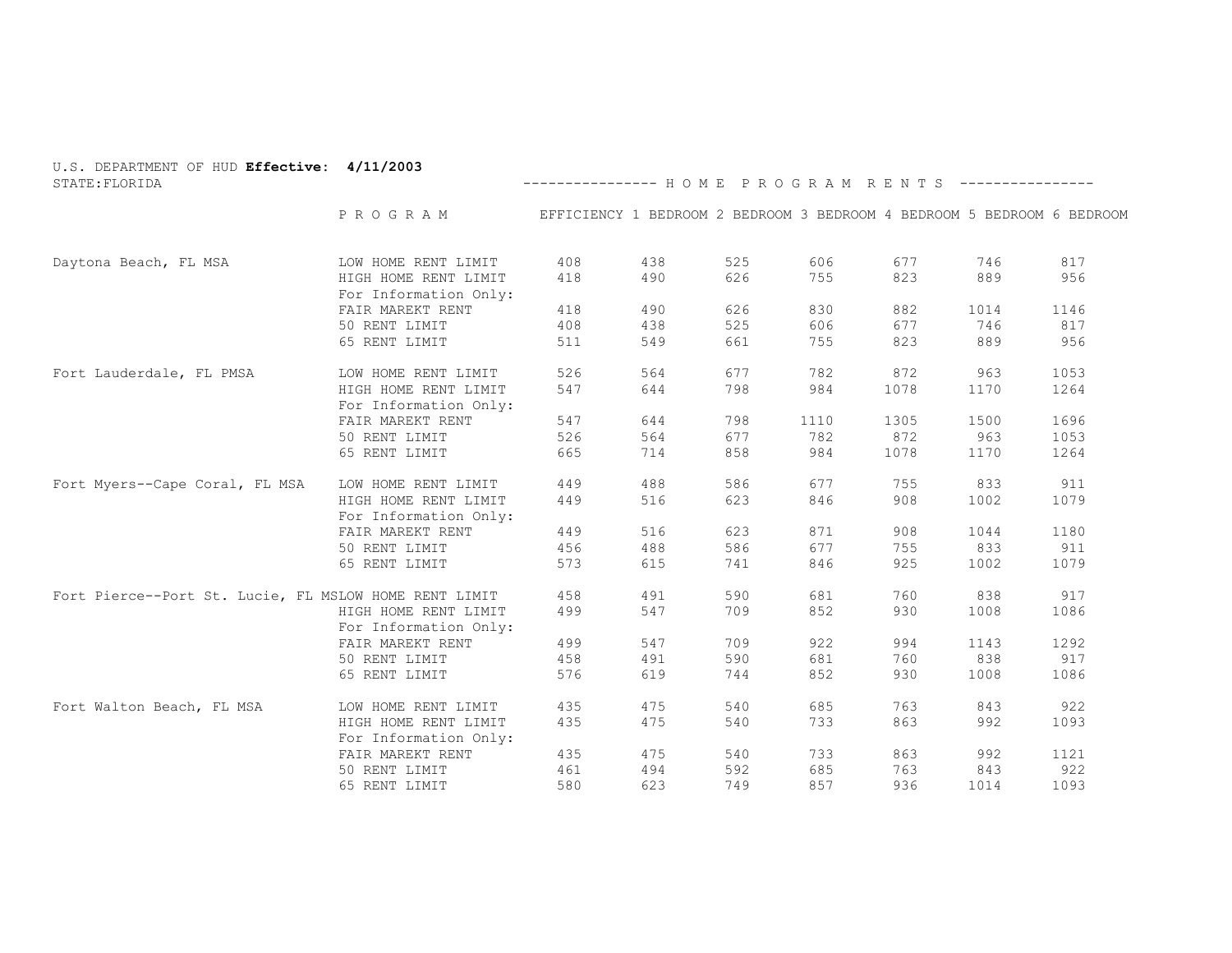| U.S. DEPARTMENT OF HUD Effective: 4/11/2003<br>STATE: FLORIDA |                                               | --------------- HOME PROGRAM RENTS ----------------                    |     |     |      |      |      |      |
|---------------------------------------------------------------|-----------------------------------------------|------------------------------------------------------------------------|-----|-----|------|------|------|------|
|                                                               | PROGRAM                                       | EFFICIENCY 1 BEDROOM 2 BEDROOM 3 BEDROOM 4 BEDROOM 5 BEDROOM 6 BEDROOM |     |     |      |      |      |      |
| Gainesville, FL MSA                                           | LOW HOME RENT LIMIT                           | 435                                                                    | 474 | 568 | 657  | 733  | 809  | 885  |
|                                                               | HIGH HOME RENT LIMIT<br>For Information Only: | 435                                                                    | 475 | 578 | 792  | 896  | 971  | 1046 |
|                                                               | FAIR MAREKT RENT                              | 435                                                                    | 475 | 578 | 792  | 936  | 1076 | 1216 |
|                                                               | 50 RENT LIMIT                                 | 442                                                                    | 474 | 568 | 657  | 733  | 809  | 885  |
|                                                               | 65 RENT LIMIT                                 | 555                                                                    | 596 | 718 | 821  | 896  | 971  | 1046 |
| Jacksonville, FL MSA                                          | LOW HOME RENT LIMIT                           | 486                                                                    | 521 | 625 | 722  | 806  | 889  | 973  |
|                                                               | HIGH HOME RENT LIMIT<br>For Information Only: | 499                                                                    | 559 | 673 | 889  | 990  | 1074 | 1159 |
|                                                               | FAIR MAREKT RENT                              | 499                                                                    | 559 | 673 | 889  | 990  | 1138 | 1287 |
|                                                               | 50 RENT LIMIT                                 | 486                                                                    | 521 | 625 | 722  | 806  | 889  | 973  |
|                                                               | 65 RENT LIMIT                                 | 613                                                                    | 658 | 792 | 906  | 990  | 1074 | 1159 |
| Lakeland--Winter Haven, FL MSA                                | LOW HOME RENT LIMIT                           | 411                                                                    | 440 | 516 | 611  | 681  | 751  | 822  |
|                                                               | HIGH HOME RENT LIMIT<br>For Information Only: | 418                                                                    | 457 | 516 | 640  | 700  | 805  | 910  |
|                                                               | FAIR MAREKT RENT                              | 418                                                                    | 457 | 516 | 640  | 700  | 805  | 910  |
|                                                               | 50 RENT LIMIT                                 | 411                                                                    | 440 | 528 | 611  | 681  | 751  | 822  |
|                                                               | 65 RENT LIMIT                                 | 515                                                                    | 553 | 666 | 760  | 829  | 896  | 963  |
| Melbourne--Titusville--Palm Bay, FLOW HOME RENT LIMIT         |                                               | 418                                                                    | 489 | 602 | 695  | 776  | 855  | 936  |
|                                                               | HIGH HOME RENT LIMIT<br>For Information Only: | 418                                                                    | 489 | 611 | 818  | 951  | 1031 | 1112 |
|                                                               | FAIR MAREKT RENT                              | 418                                                                    | 489 | 611 | 818  | 953  | 1095 | 1238 |
|                                                               | 50 RENT LIMIT                                 | 468                                                                    | 501 | 602 | 695  | 776  | 855  | 936  |
|                                                               | 65 RENT LIMIT                                 | 589                                                                    | 632 | 761 | 870  | 951  | 1031 | 1112 |
| Miami, FL PMSA                                                | LOW HOME RENT LIMIT                           | 421                                                                    | 451 | 542 | 626  | 698  | 771  | 843  |
|                                                               | HIGH HOME RENT LIMIT<br>For Information Only: | 518                                                                    | 568 | 683 | 781  | 851  | 921  | 991  |
|                                                               | FAIR MAREKT RENT                              | 518                                                                    | 652 | 813 | 1116 | 1293 | 1486 | 1680 |
|                                                               | 50 RENT LIMIT                                 | 421                                                                    | 451 | 542 | 626  | 698  | 771  | 843  |
|                                                               | 65 RENT LIMIT                                 | 529                                                                    | 568 | 683 | 781  | 851  | 921  | 991  |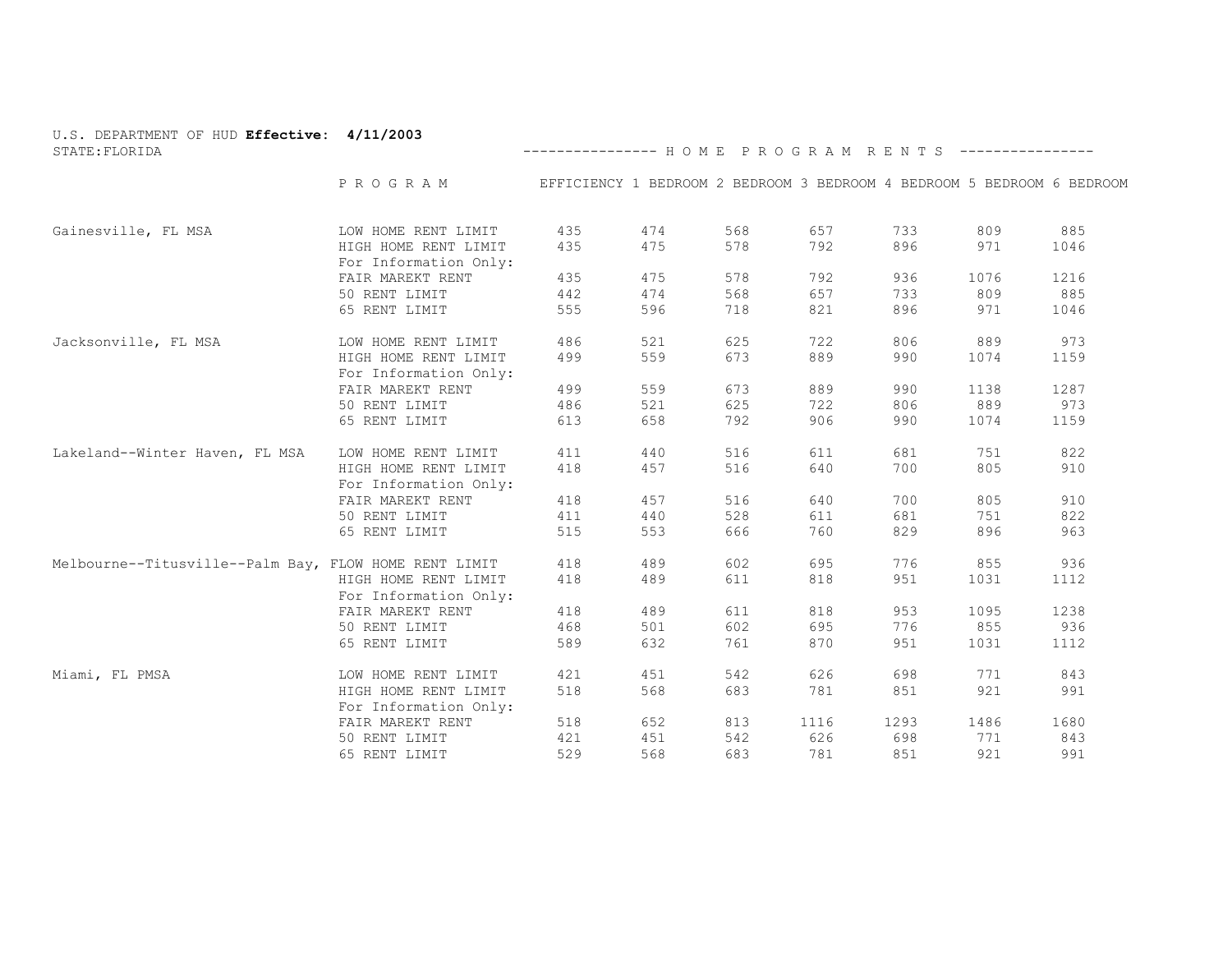| U.S. DEPARTMENT OF HUD Effective: 4/11/2003<br>STATE: FLORIDA |                                           | --------------- HOME PROGRAM RENTS ----------------                    |     |     |      |      |      |      |
|---------------------------------------------------------------|-------------------------------------------|------------------------------------------------------------------------|-----|-----|------|------|------|------|
|                                                               | PROGRAM                                   | EFFICIENCY 1 BEDROOM 2 BEDROOM 3 BEDROOM 4 BEDROOM 5 BEDROOM 6 BEDROOM |     |     |      |      |      |      |
|                                                               |                                           |                                                                        |     |     |      |      |      |      |
| Naples, FL MSA                                                | LOW HOME RENT LIMIT                       | 465                                                                    | 654 | 785 | 907  | 1012 | 1116 | 1221 |
|                                                               | HIGH HOME RENT LIMIT                      | 465                                                                    | 656 | 790 | 1098 | 1223 | 1370 | 1481 |
|                                                               | For Information Only:                     |                                                                        |     |     |      |      |      |      |
|                                                               | FAIR MAREKT RENT                          | 465                                                                    | 656 | 790 | 1098 | 1223 | 1406 | 1589 |
|                                                               | 50 RENT LIMIT                             | 611                                                                    | 654 | 785 | 907  | 1012 | 1116 | 1221 |
|                                                               | 65 RENT LIMIT                             | 774                                                                    | 831 | 999 | 1145 | 1259 | 1370 | 1481 |
| Ocala, FL MSA                                                 | LOW HOME RENT LIMIT                       | 363                                                                    | 390 | 467 | 540  | 603  | 665  | 728  |
|                                                               | HIGH HOME RENT LIMIT                      | 435                                                                    | 475 | 540 | 669  | 726  | 784  | 841  |
|                                                               | For Information Only:                     |                                                                        |     |     |      |      |      |      |
|                                                               | FAIR MAREKT RENT                          | 435                                                                    | 475 | 540 | 709  | 831  | 955  | 1080 |
|                                                               | 50 RENT LIMIT                             | 363                                                                    | 390 | 467 | 540  | 603  | 665  | 728  |
|                                                               | 65 RENT LIMIT                             | 454                                                                    | 488 | 587 | 669  | 726  | 784  | 841  |
| Orlando, FL MSA                                               | LOW HOME RENT LIMIT                       | 478                                                                    | 513 | 615 | 711  | 793  | 875  | 957  |
|                                                               | HIGH HOME RENT LIMIT                      | 603                                                                    | 647 | 778 | 890  | 974  | 1056 | 1138 |
|                                                               | For Information Only:                     |                                                                        |     |     |      |      |      |      |
|                                                               | FAIR MAREKT RENT                          | 604                                                                    | 685 | 817 | 1072 | 1308 | 1504 | 1700 |
|                                                               | 50 RENT LIMIT                             | 478                                                                    | 513 | 615 | 711  | 793  | 875  | 957  |
|                                                               | 65 RENT LIMIT                             | 603                                                                    | 647 | 778 | 890  | 974  | 1056 | 1138 |
| Panama City, FL MSA                                           | LOW HOME RENT LIMIT                       | 407                                                                    | 436 | 523 | 604  | 673  | 744  | 813  |
|                                                               | HIGH HOME RENT LIMIT                      | 435                                                                    | 475 | 540 | 689  | 739  | 849  | 953  |
|                                                               | For Information Only:<br>FAIR MAREKT RENT | 435                                                                    | 475 | 540 | 689  | 739  | 849  | 960  |
|                                                               | 50 RENT LIMIT                             | 407                                                                    | 436 | 523 | 604  | 673  | 744  | 813  |
|                                                               |                                           |                                                                        |     |     |      |      |      |      |
|                                                               | 65 RENT LIMIT                             | 509                                                                    | 547 | 658 | 752  | 819  | 886  | 953  |
| Pensacola, FL MSA                                             | LOW HOME RENT LIMIT                       | 415                                                                    | 444 | 533 | 616  | 687  | 758  | 829  |
|                                                               | HIGH HOME RENT LIMIT                      | 435                                                                    | 475 | 540 | 721  | 836  | 904  | 972  |
|                                                               | For Information Only:                     |                                                                        |     |     |      |      |      |      |
|                                                               | FAIR MAREKT RENT                          | 435                                                                    | 475 | 540 | 721  | 850  | 977  | 1105 |
|                                                               | 50 RENT LIMIT                             | 415                                                                    | 444 | 533 | 616  | 687  | 758  | 829  |
|                                                               | 65 RENT LIMIT                             | 519                                                                    | 558 | 672 | 767  | 836  | 904  | 972  |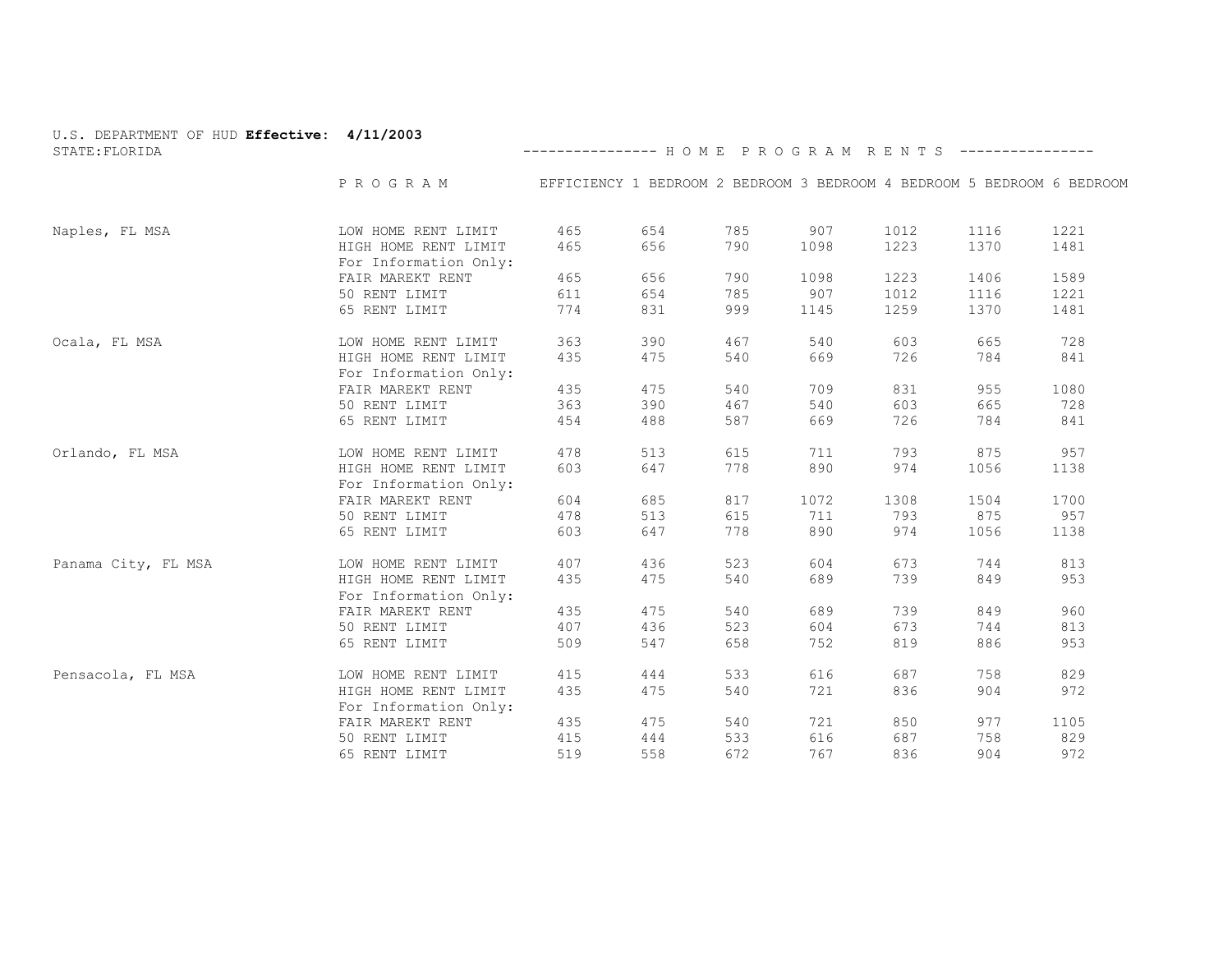| U.S. DEPARTMENT OF HUD Effective: 4/11/2003<br>STATE: FLORIDA |                                               | --------------- HOME PROGRAM RENTS ----------------                    |     |     |      |      |      |      |
|---------------------------------------------------------------|-----------------------------------------------|------------------------------------------------------------------------|-----|-----|------|------|------|------|
|                                                               | PROGRAM                                       | EFFICIENCY 1 BEDROOM 2 BEDROOM 3 BEDROOM 4 BEDROOM 5 BEDROOM 6 BEDROOM |     |     |      |      |      |      |
| Punta Gorda, FL MSA                                           | LOW HOME RENT LIMIT                           | 412                                                                    | 442 | 531 | 613  | 685  | 755  | 826  |
|                                                               | HIGH HOME RENT LIMIT<br>For Information Only: | 435                                                                    | 500 | 666 | 764  | 833  | 900  | 969  |
|                                                               | FAIR MAREKT RENT                              | 435                                                                    | 500 | 666 | 923  | 1088 | 1251 | 1414 |
|                                                               | 50 RENT LIMIT                                 | 412                                                                    | 442 | 531 | 613  | 685  | 755  | 826  |
|                                                               | 65 RENT LIMIT                                 | 518                                                                    | 556 | 668 | 764  | 833  | 900  | 969  |
| Sarasota--Bradenton, FL MSA                                   | LOW HOME RENT LIMIT                           | 437                                                                    | 500 | 601 | 694  | 773  | 854  | 934  |
|                                                               | HIGH HOME RENT LIMIT                          | 437                                                                    | 555 | 706 | 869  | 949  | 1029 | 1109 |
|                                                               | For Information Only:                         |                                                                        |     |     |      |      |      |      |
|                                                               | FAIR MAREKT RENT                              | 437                                                                    | 555 | 706 | 907  | 988  | 1136 | 1284 |
|                                                               | 50 RENT LIMIT                                 | 467                                                                    | 500 | 601 | 694  | 773  | 854  | 934  |
|                                                               | 65 RENT LIMIT                                 | 588                                                                    | 631 | 759 | 869  | 949  | 1029 | 1109 |
| Tallahassee, FL MSA                                           | LOW HOME RENT LIMIT                           | 445                                                                    | 494 | 643 | 743  | 830  | 915  | 1001 |
|                                                               | HIGH HOME RENT LIMIT<br>For Information Only: | 445                                                                    | 494 | 650 | 849  | 1021 | 1108 | 1196 |
|                                                               | FAIR MAREKT RENT                              | 445                                                                    | 494 | 650 | 849  | 1024 | 1177 | 1331 |
|                                                               | 50 RENT LIMIT                                 | 500                                                                    | 536 | 643 | 743  | 830  | 915  | 1001 |
|                                                               | 65 RENT LIMIT                                 | 631                                                                    | 678 | 814 | 933  | 1021 | 1108 | 1196 |
| Tampa--St. Petersburg--Clearwater, LOW HOME RENT LIMIT        |                                               | 442                                                                    | 473 | 568 | 656  | 732  | 808  | 883  |
|                                                               | HIGH HOME RENT LIMIT                          | 505                                                                    | 596 | 717 | 820  | 895  | 969  | 1044 |
|                                                               | For Information Only:                         |                                                                        |     |     |      |      |      |      |
|                                                               | FAIR MAREKT RENT                              | 505                                                                    | 601 | 745 | 989  | 1199 | 1378 | 1558 |
|                                                               | 50 RENT LIMIT                                 | 442                                                                    | 473 | 568 | 656  | 732  | 808  | 883  |
|                                                               | 65 RENT LIMIT                                 | 555                                                                    | 596 | 717 | 820  | 895  | 969  | 1044 |
| West Palm Beach--Boca Raton, FL MSLOW HOME RENT LIMIT         |                                               | 550                                                                    | 588 | 706 | 816  | 910  | 1005 | 1099 |
|                                                               | HIGH HOME RENT LIMIT                          | 568                                                                    | 663 | 820 | 1027 | 1126 | 1224 | 1322 |
|                                                               | For Information Only:                         |                                                                        |     |     |      |      |      |      |
|                                                               | FAIR MAREKT RENT                              | 568                                                                    | 663 | 820 | 1088 | 1348 | 1550 | 1752 |
|                                                               | 50 RENT LIMIT                                 | 550                                                                    | 588 | 706 | 816  | 910  | 1005 | 1099 |
|                                                               | 65 RENT LIMIT                                 | 694                                                                    | 745 | 897 | 1027 | 1126 | 1224 | 1322 |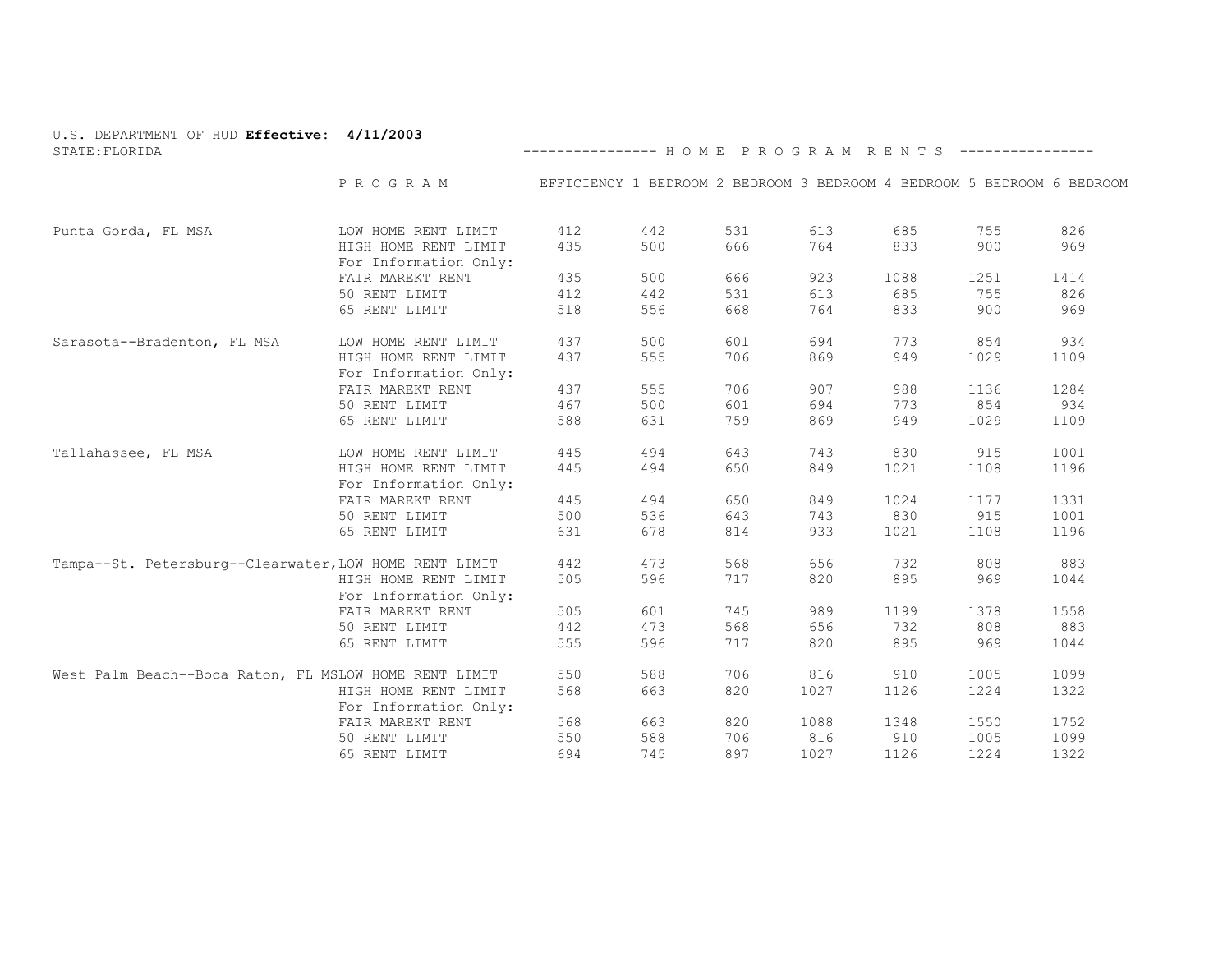| U.S. DEPARTMENT OF HUD Effective: 4/11/2003<br>STATE: FLORIDA |                                               | --------------- HOME PROGRAM RENTS ---------------- |     |                                                                        |     |     |     |     |
|---------------------------------------------------------------|-----------------------------------------------|-----------------------------------------------------|-----|------------------------------------------------------------------------|-----|-----|-----|-----|
|                                                               |                                               |                                                     |     |                                                                        |     |     |     |     |
|                                                               | PROGRAM                                       |                                                     |     | EFFICIENCY 1 BEDROOM 2 BEDROOM 3 BEDROOM 4 BEDROOM 5 BEDROOM 6 BEDROOM |     |     |     |     |
| Baker County                                                  | LOW HOME RENT LIMIT                           | 410                                                 | 449 | 508                                                                    | 626 | 684 | 771 | 843 |
|                                                               | HIGH HOME RENT LIMIT<br>For Information Only: | 410                                                 | 449 | 508                                                                    | 630 | 684 | 786 | 889 |
|                                                               | FAIR MAREKT RENT                              | 410                                                 | 449 | 508                                                                    | 630 | 684 | 786 | 889 |
|                                                               | 50 RENT LIMIT                                 | 421                                                 | 451 | 542                                                                    | 626 | 698 | 771 | 843 |
|                                                               | 65 RENT LIMIT                                 | 529                                                 | 568 | 683                                                                    | 781 | 851 | 921 | 991 |
| Bradford County                                               | LOW HOME RENT LIMIT                           | 410                                                 | 443 | 508                                                                    | 615 | 684 | 756 | 827 |
|                                                               | HIGH HOME RENT LIMIT<br>For Information Only: | 410                                                 | 449 | 508                                                                    | 630 | 684 | 786 | 889 |
|                                                               | FAIR MAREKT RENT                              | 410                                                 | 449 | 508                                                                    | 630 | 684 | 786 | 889 |
|                                                               | 50 RENT LIMIT                                 | 413                                                 | 443 | 532                                                                    | 615 | 686 | 756 | 827 |
|                                                               | 65 RENT LIMIT                                 | 518                                                 | 556 | 669                                                                    | 765 | 834 | 902 | 970 |
| Calhoun County                                                | LOW HOME RENT LIMIT                           | 362                                                 | 388 | 466                                                                    | 538 | 600 | 661 | 724 |
|                                                               | HIGH HOME RENT LIMIT<br>For Information Only: | 410                                                 | 449 | 508                                                                    | 630 | 684 | 779 | 836 |
|                                                               | FAIR MAREKT RENT                              | 410                                                 | 449 | 508                                                                    | 630 | 684 | 786 | 889 |
|                                                               | 50 RENT LIMIT                                 | 362                                                 | 388 | 466                                                                    | 538 | 600 | 661 | 724 |
|                                                               | 65 RENT LIMIT                                 | 451                                                 | 485 | 583                                                                    | 665 | 723 | 779 | 836 |
| Citrus County                                                 | LOW HOME RENT LIMIT                           | 362                                                 | 388 | 466                                                                    | 538 | 600 | 661 | 724 |
|                                                               | HIGH HOME RENT LIMIT<br>For Information Only: | 410                                                 | 449 | 508                                                                    | 630 | 684 | 779 | 836 |
|                                                               | FAIR MAREKT RENT                              | 410                                                 | 449 | 508                                                                    | 630 | 684 | 786 | 889 |
|                                                               | 50 RENT LIMIT                                 | 362                                                 | 388 | 466                                                                    | 538 | 600 | 661 | 724 |
|                                                               | 65 RENT LIMIT                                 | 451                                                 | 485 | 583                                                                    | 665 | 723 | 779 | 836 |
| Columbia County                                               | LOW HOME RENT LIMIT                           | 377                                                 | 404 | 485                                                                    | 560 | 625 | 689 | 754 |
|                                                               | HIGH HOME RENT LIMIT<br>For Information Only: | 410                                                 | 449 | 508                                                                    | 630 | 684 | 786 | 874 |
|                                                               | FAIR MAREKT RENT                              | 410                                                 | 449 | 508                                                                    | 630 | 684 | 786 | 889 |
|                                                               | 50 RENT LIMIT                                 | 377                                                 | 404 | 485                                                                    | 560 | 625 | 689 | 754 |
|                                                               | 65 RENT LIMIT                                 | 470                                                 | 505 | 608                                                                    | 694 | 755 | 815 | 874 |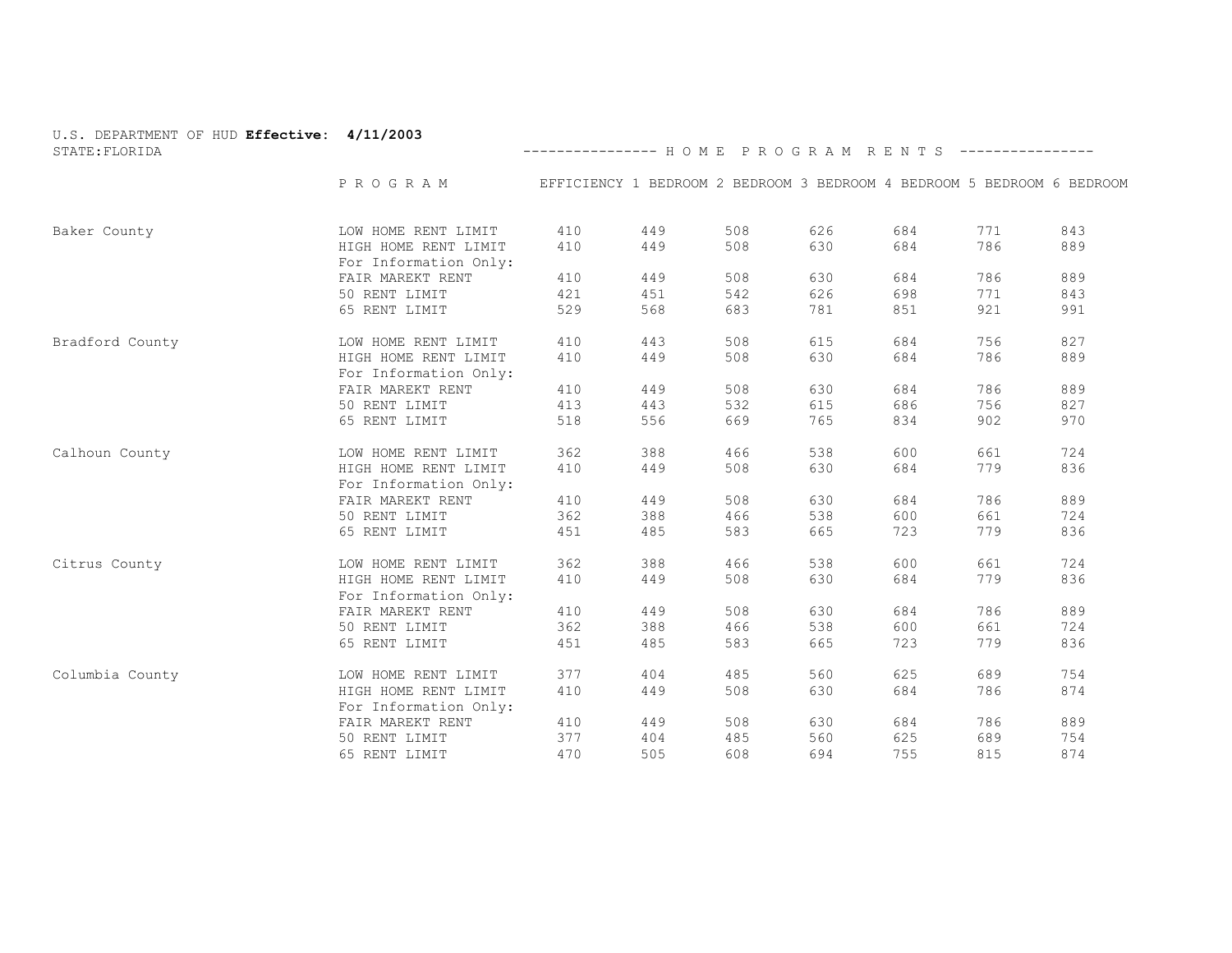| U.S. DEPARTMENT OF HUD Effective: 4/11/2003<br>STATE: FLORIDA |                                               | --------------- HOME PROGRAM RENTS ----------------                    |     |     |     |     |     |     |
|---------------------------------------------------------------|-----------------------------------------------|------------------------------------------------------------------------|-----|-----|-----|-----|-----|-----|
|                                                               | P R O G R A M                                 | EFFICIENCY 1 BEDROOM 2 BEDROOM 3 BEDROOM 4 BEDROOM 5 BEDROOM 6 BEDROOM |     |     |     |     |     |     |
| DeSoto County                                                 | LOW HOME RENT LIMIT                           | 362                                                                    | 388 | 466 | 538 | 600 | 661 | 724 |
|                                                               | HIGH HOME RENT LIMIT<br>For Information Only: | 410                                                                    | 449 | 508 | 630 | 684 | 779 | 836 |
|                                                               | FAIR MAREKT RENT                              | 410                                                                    | 449 | 508 | 630 | 684 | 786 | 889 |
|                                                               | 50 RENT LIMIT                                 | 362                                                                    | 388 | 466 | 538 | 600 | 661 | 724 |
|                                                               | 65 RENT LIMIT                                 | 451                                                                    | 485 | 583 | 665 | 723 | 779 | 836 |
| Dixie County                                                  | LOW HOME RENT LIMIT                           | 362                                                                    | 388 | 466 | 538 | 600 | 661 | 724 |
|                                                               | HIGH HOME RENT LIMIT<br>For Information Only: | 410                                                                    | 449 | 508 | 630 | 684 | 779 | 836 |
|                                                               | FAIR MAREKT RENT                              | 410                                                                    | 449 | 508 | 630 | 684 | 786 | 889 |
|                                                               | 50 RENT LIMIT                                 | 362                                                                    | 388 | 466 | 538 | 600 | 661 | 724 |
|                                                               | 65 RENT LIMIT                                 | 451                                                                    | 485 | 583 | 665 | 723 | 779 | 836 |
| Franklin County                                               | LOW HOME RENT LIMIT                           | 362                                                                    | 388 | 466 | 538 | 600 | 661 | 724 |
|                                                               | HIGH HOME RENT LIMIT<br>For Information Only: | 410                                                                    | 449 | 508 | 630 | 684 | 779 | 836 |
|                                                               | FAIR MAREKT RENT                              | 410                                                                    | 449 | 508 | 630 | 684 | 786 | 889 |
|                                                               | 50 RENT LIMIT                                 | 362                                                                    | 388 | 466 | 538 | 600 | 661 | 724 |
|                                                               | 65 RENT LIMIT                                 | 451                                                                    | 485 | 583 | 665 | 723 | 779 | 836 |
| Gilchrist County                                              | LOW HOME RENT LIMIT                           | 362                                                                    | 388 | 466 | 538 | 600 | 661 | 724 |
|                                                               | HIGH HOME RENT LIMIT<br>For Information Only: | 410                                                                    | 449 | 508 | 630 | 684 | 779 | 836 |
|                                                               | FAIR MAREKT RENT                              | 410                                                                    | 449 | 508 | 630 | 684 | 786 | 889 |
|                                                               | 50 RENT LIMIT                                 | 362                                                                    | 388 | 466 | 538 | 600 | 661 | 724 |
|                                                               | 65 RENT LIMIT                                 | 451                                                                    | 485 | 583 | 665 | 723 | 779 | 836 |
| Glades County                                                 | LOW HOME RENT LIMIT                           | 362                                                                    | 388 | 466 | 538 | 600 | 661 | 724 |
|                                                               | HIGH HOME RENT LIMIT<br>For Information Only: | 410                                                                    | 449 | 508 | 630 | 684 | 779 | 836 |
|                                                               | FAIR MAREKT RENT                              | 410                                                                    | 449 | 508 | 630 | 684 | 786 | 889 |
|                                                               | 50 RENT LIMIT                                 | 362                                                                    | 388 | 466 | 538 | 600 | 661 | 724 |
|                                                               | 65 RENT LIMIT                                 | 451                                                                    | 485 | 583 | 665 | 723 | 779 | 836 |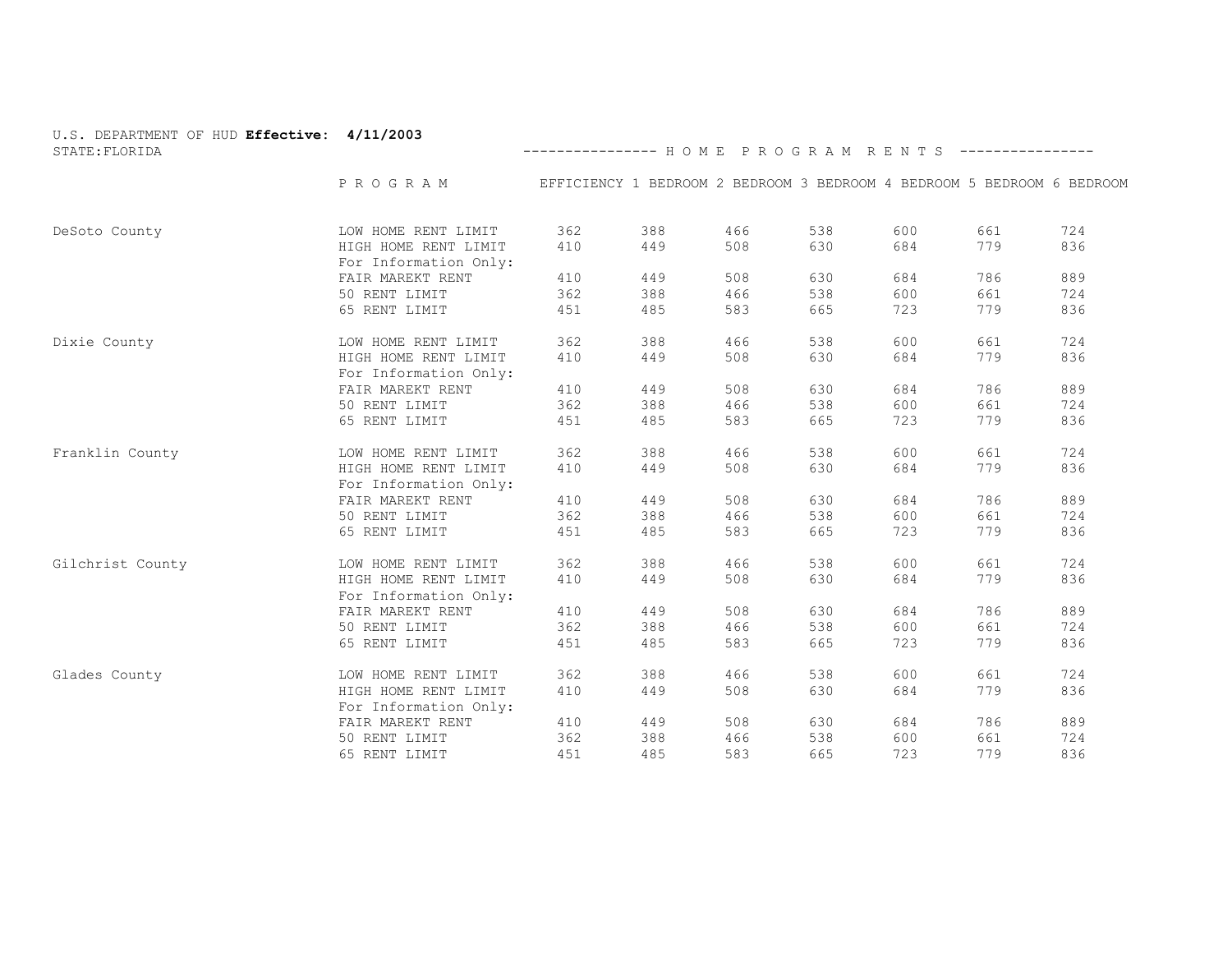| U.S. DEPARTMENT OF HUD Effective: 4/11/2003<br>STATE: FLORIDA |                                               | --------------- HOME PROGRAM RENTS ----------------                    |     |     |     |     |     |     |
|---------------------------------------------------------------|-----------------------------------------------|------------------------------------------------------------------------|-----|-----|-----|-----|-----|-----|
|                                                               | P R O G R A M                                 | EFFICIENCY 1 BEDROOM 2 BEDROOM 3 BEDROOM 4 BEDROOM 5 BEDROOM 6 BEDROOM |     |     |     |     |     |     |
| Gulf County                                                   | LOW HOME RENT LIMIT                           | 362                                                                    | 388 | 466 | 538 | 600 | 661 | 724 |
|                                                               | HIGH HOME RENT LIMIT<br>For Information Only: | 410                                                                    | 449 | 508 | 630 | 684 | 779 | 836 |
|                                                               | FAIR MAREKT RENT                              | 410                                                                    | 449 | 508 | 630 | 684 | 786 | 889 |
|                                                               | 50 RENT LIMIT                                 | 362                                                                    | 388 | 466 | 538 | 600 | 661 | 724 |
|                                                               | 65 RENT LIMIT                                 | 451                                                                    | 485 | 583 | 665 | 723 | 779 | 836 |
| Hamilton County                                               | LOW HOME RENT LIMIT                           | 362                                                                    | 388 | 466 | 538 | 600 | 661 | 724 |
|                                                               | HIGH HOME RENT LIMIT<br>For Information Only: | 410                                                                    | 449 | 508 | 630 | 684 | 779 | 836 |
|                                                               | FAIR MAREKT RENT                              | 410                                                                    | 449 | 508 | 630 | 684 | 786 | 889 |
|                                                               | 50 RENT LIMIT                                 | 362                                                                    | 388 | 466 | 538 | 600 | 661 | 724 |
|                                                               | 65 RENT LIMIT                                 | 451                                                                    | 485 | 583 | 665 | 723 | 779 | 836 |
| Hardee County                                                 | LOW HOME RENT LIMIT                           | 378                                                                    | 405 | 487 | 563 | 627 | 693 | 757 |
|                                                               | HIGH HOME RENT LIMIT<br>For Information Only: | 410                                                                    | 449 | 508 | 630 | 684 | 786 | 879 |
|                                                               | FAIR MAREKT RENT                              | 410                                                                    | 449 | 508 | 630 | 684 | 786 | 889 |
|                                                               | 50 RENT LIMIT                                 | 378                                                                    | 405 | 487 | 563 | 627 | 693 | 757 |
|                                                               | 65 RENT LIMIT                                 | 473                                                                    | 508 | 612 | 698 | 759 | 819 | 879 |
| Hendry County                                                 | LOW HOME RENT LIMIT                           | 362                                                                    | 388 | 466 | 538 | 600 | 661 | 724 |
|                                                               | HIGH HOME RENT LIMIT<br>For Information Only: | 410                                                                    | 449 | 522 | 656 | 723 | 779 | 836 |
|                                                               | FAIR MAREKT RENT                              | 410                                                                    | 449 | 522 | 656 | 735 | 845 | 955 |
|                                                               | 50 RENT LIMIT                                 | 362                                                                    | 388 | 466 | 538 | 600 | 661 | 724 |
|                                                               | 65 RENT LIMIT                                 | 451                                                                    | 485 | 583 | 665 | 723 | 779 | 836 |
| Highlands County                                              | LOW HOME RENT LIMIT                           | 377                                                                    | 404 | 485 | 560 | 625 | 689 | 754 |
|                                                               | HIGH HOME RENT LIMIT<br>For Information Only: | 410                                                                    | 449 | 508 | 632 | 707 | 813 | 874 |
|                                                               | FAIR MAREKT RENT                              | 410                                                                    | 449 | 508 | 632 | 707 | 813 | 919 |
|                                                               | 50 RENT LIMIT                                 | 377                                                                    | 404 | 485 | 560 | 625 | 689 | 754 |
|                                                               | 65 RENT LIMIT                                 | 470                                                                    | 505 | 608 | 694 | 755 | 815 | 874 |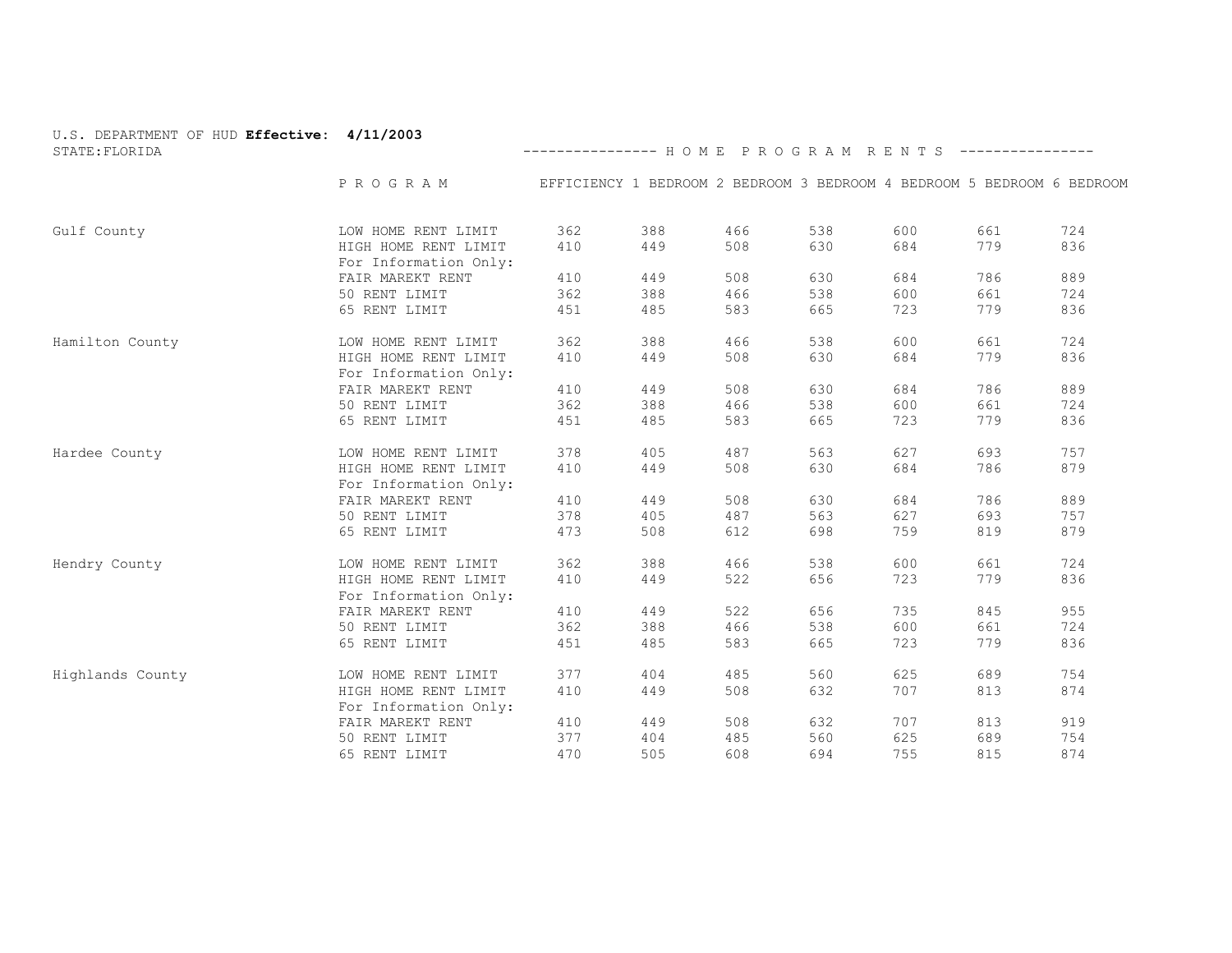| U.S. DEPARTMENT OF HUD Effective: 4/11/2003<br>STATE: FLORIDA |                                               | --------------- HOME PROGRAM RENTS ----------------                    |     |     |     |     |      |      |
|---------------------------------------------------------------|-----------------------------------------------|------------------------------------------------------------------------|-----|-----|-----|-----|------|------|
|                                                               | PROGRAM                                       | EFFICIENCY 1 BEDROOM 2 BEDROOM 3 BEDROOM 4 BEDROOM 5 BEDROOM 6 BEDROOM |     |     |     |     |      |      |
| Holmes County                                                 | LOW HOME RENT LIMIT                           | 362                                                                    | 388 | 466 | 538 | 600 | 661  | 724  |
|                                                               | HIGH HOME RENT LIMIT<br>For Information Only: | 410                                                                    | 449 | 508 | 630 | 684 | 779  | 836  |
|                                                               | FAIR MAREKT RENT                              | 410                                                                    | 449 | 508 | 630 | 684 | 786  | 889  |
|                                                               | 50 RENT LIMIT                                 | 362                                                                    | 388 | 466 | 538 | 600 | 661  | 724  |
|                                                               | 65 RENT LIMIT                                 | 451                                                                    | 485 | 583 | 665 | 723 | 779  | 836  |
| Indian River County                                           | LOW HOME RENT LIMIT                           | 410                                                                    | 491 | 590 | 681 | 760 | 838  | 917  |
|                                                               | HIGH HOME RENT LIMIT<br>For Information Only: | 410                                                                    | 513 | 660 | 826 | 924 | 1008 | 1086 |
|                                                               | FAIR MAREKT RENT                              | 410                                                                    | 513 | 660 | 826 | 924 | 1062 | 1201 |
|                                                               | 50 RENT LIMIT                                 | 458                                                                    | 491 | 590 | 681 | 760 | 838  | 917  |
|                                                               | 65 RENT LIMIT                                 | 576                                                                    | 619 | 744 | 852 | 930 | 1008 | 1086 |
| Jackson County                                                | LOW HOME RENT LIMIT                           | 362                                                                    | 388 | 466 | 538 | 600 | 661  | 724  |
|                                                               | HIGH HOME RENT LIMIT<br>For Information Only: | 410                                                                    | 449 | 508 | 630 | 684 | 779  | 836  |
|                                                               | FAIR MAREKT RENT                              | 410                                                                    | 449 | 508 | 630 | 684 | 786  | 889  |
|                                                               | 50 RENT LIMIT                                 | 362                                                                    | 388 | 466 | 538 | 600 | 661  | 724  |
|                                                               | 65 RENT LIMIT                                 | 451                                                                    | 485 | 583 | 665 | 723 | 779  | 836  |
| Jefferson County                                              | LOW HOME RENT LIMIT                           | 381                                                                    | 408 | 490 | 565 | 631 | 695  | 761  |
|                                                               | HIGH HOME RENT LIMIT<br>For Information Only: | 410                                                                    | 449 | 508 | 630 | 684 | 786  | 885  |
|                                                               | FAIR MAREKT RENT                              | 410                                                                    | 449 | 508 | 630 | 684 | 786  | 889  |
|                                                               | 50 RENT LIMIT                                 | 381                                                                    | 408 | 490 | 565 | 631 | 695  | 761  |
|                                                               | 65 RENT LIMIT                                 | 475                                                                    | 510 | 614 | 702 | 763 | 822  | 885  |
| Lafayette County                                              | LOW HOME RENT LIMIT                           | 362                                                                    | 388 | 466 | 538 | 600 | 661  | 724  |
|                                                               | HIGH HOME RENT LIMIT<br>For Information Only: | 410                                                                    | 449 | 508 | 630 | 684 | 779  | 836  |
|                                                               | FAIR MAREKT RENT                              | 410                                                                    | 449 | 508 | 630 | 684 | 786  | 889  |
|                                                               | 50 RENT LIMIT                                 | 362                                                                    | 388 | 466 | 538 | 600 | 661  | 724  |
|                                                               | 65 RENT LIMIT                                 | 451                                                                    | 485 | 583 | 665 | 723 | 779  | 836  |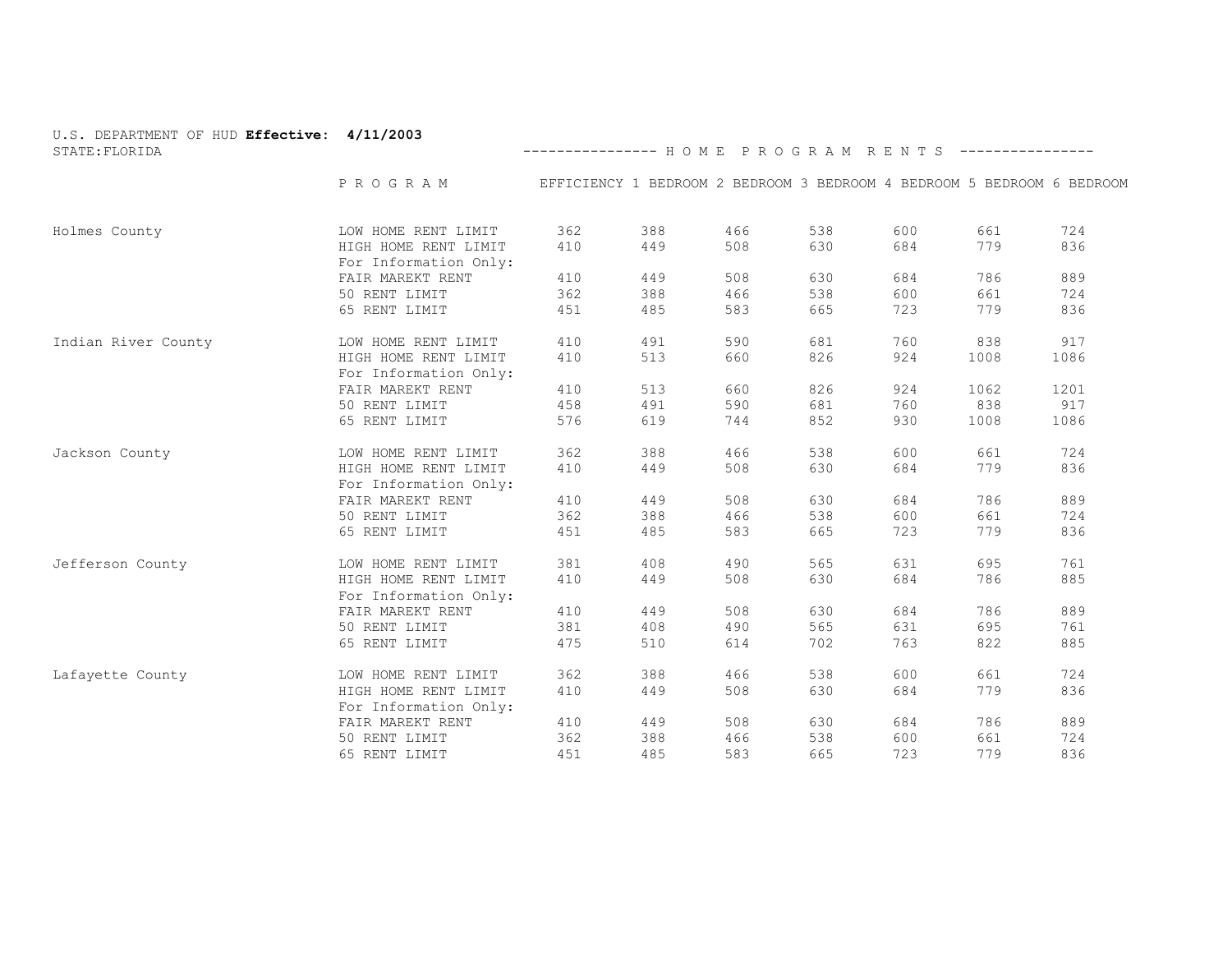| U.S. DEPARTMENT OF HUD Effective: 4/11/2003<br>STATE: FLORIDA |                                               | --------------- HOME PROGRAM RENTS ----------------                    |     |     |      |      |      |      |
|---------------------------------------------------------------|-----------------------------------------------|------------------------------------------------------------------------|-----|-----|------|------|------|------|
|                                                               | PROGRAM                                       | EFFICIENCY 1 BEDROOM 2 BEDROOM 3 BEDROOM 4 BEDROOM 5 BEDROOM 6 BEDROOM |     |     |      |      |      |      |
| Levy County                                                   | LOW HOME RENT LIMIT                           | 362                                                                    | 388 | 466 | 538  | 600  | 661  | 724  |
|                                                               | HIGH HOME RENT LIMIT<br>For Information Only: | 410                                                                    | 449 | 508 | 630  | 684  | 779  | 836  |
|                                                               | FAIR MAREKT RENT                              | 410                                                                    | 449 | 508 | 630  | 684  | 786  | 889  |
|                                                               | 50 RENT LIMIT                                 | 362                                                                    | 388 | 466 | 538  | 600  | 661  | 724  |
|                                                               | 65 RENT LIMIT                                 | 451                                                                    | 485 | 583 | 665  | 723  | 779  | 836  |
| Liberty County                                                | LOW HOME RENT LIMIT                           | 370                                                                    | 396 | 476 | 550  | 613  | 676  | 740  |
|                                                               | HIGH HOME RENT LIMIT<br>For Information Only: | 410                                                                    | 449 | 508 | 630  | 684  | 786  | 857  |
|                                                               | FAIR MAREKT RENT                              | 410                                                                    | 449 | 508 | 630  | 684  | 786  | 889  |
|                                                               | 50 RENT LIMIT                                 | 370                                                                    | 396 | 476 | 550  | 613  | 676  | 740  |
|                                                               | 65 RENT LIMIT                                 | 461                                                                    | 496 | 597 | 681  | 740  | 798  | 857  |
| Madison County                                                | LOW HOME RENT LIMIT                           | 362                                                                    | 388 | 466 | 538  | 600  | 661  | 724  |
|                                                               | HIGH HOME RENT LIMIT<br>For Information Only: | 410                                                                    | 449 | 508 | 630  | 684  | 779  | 836  |
|                                                               | FAIR MAREKT RENT                              | 410                                                                    | 449 | 508 | 630  | 684  | 786  | 889  |
|                                                               | 50 RENT LIMIT                                 | 362                                                                    | 388 | 466 | 538  | 600  | 661  | 724  |
|                                                               | 65 RENT LIMIT                                 | 451                                                                    | 485 | 583 | 665  | 723  | 779  | 836  |
| Monroe County                                                 | LOW HOME RENT LIMIT                           | 495                                                                    | 530 | 636 | 734  | 818  | 904  | 988  |
|                                                               | HIGH HOME RENT LIMIT<br>For Information Only: | 588                                                                    | 663 | 804 | 921  | 1008 | 1094 | 1180 |
|                                                               | FAIR MAREKT RENT                              | 588                                                                    | 663 | 852 | 1174 | 1397 | 1606 | 1816 |
|                                                               | 50 RENT LIMIT                                 | 495                                                                    | 530 | 636 | 734  | 818  | 904  | 988  |
|                                                               | 65 RENT LIMIT                                 | 623                                                                    | 669 | 804 | 921  | 1008 | 1094 | 1180 |
| Okeechobee County                                             | LOW HOME RENT LIMIT                           | 362                                                                    | 388 | 466 | 538  | 600  | 661  | 724  |
|                                                               | HIGH HOME RENT LIMIT<br>For Information Only: | 410                                                                    | 449 | 508 | 630  | 690  | 779  | 836  |
|                                                               | FAIR MAREKT RENT                              | 410                                                                    | 449 | 508 | 630  | 690  | 793  | 897  |
|                                                               | 50 RENT LIMIT                                 | 362                                                                    | 388 | 466 | 538  | 600  | 661  | 724  |
|                                                               | 65 RENT LIMIT                                 | 451                                                                    | 485 | 583 | 665  | 723  | 779  | 836  |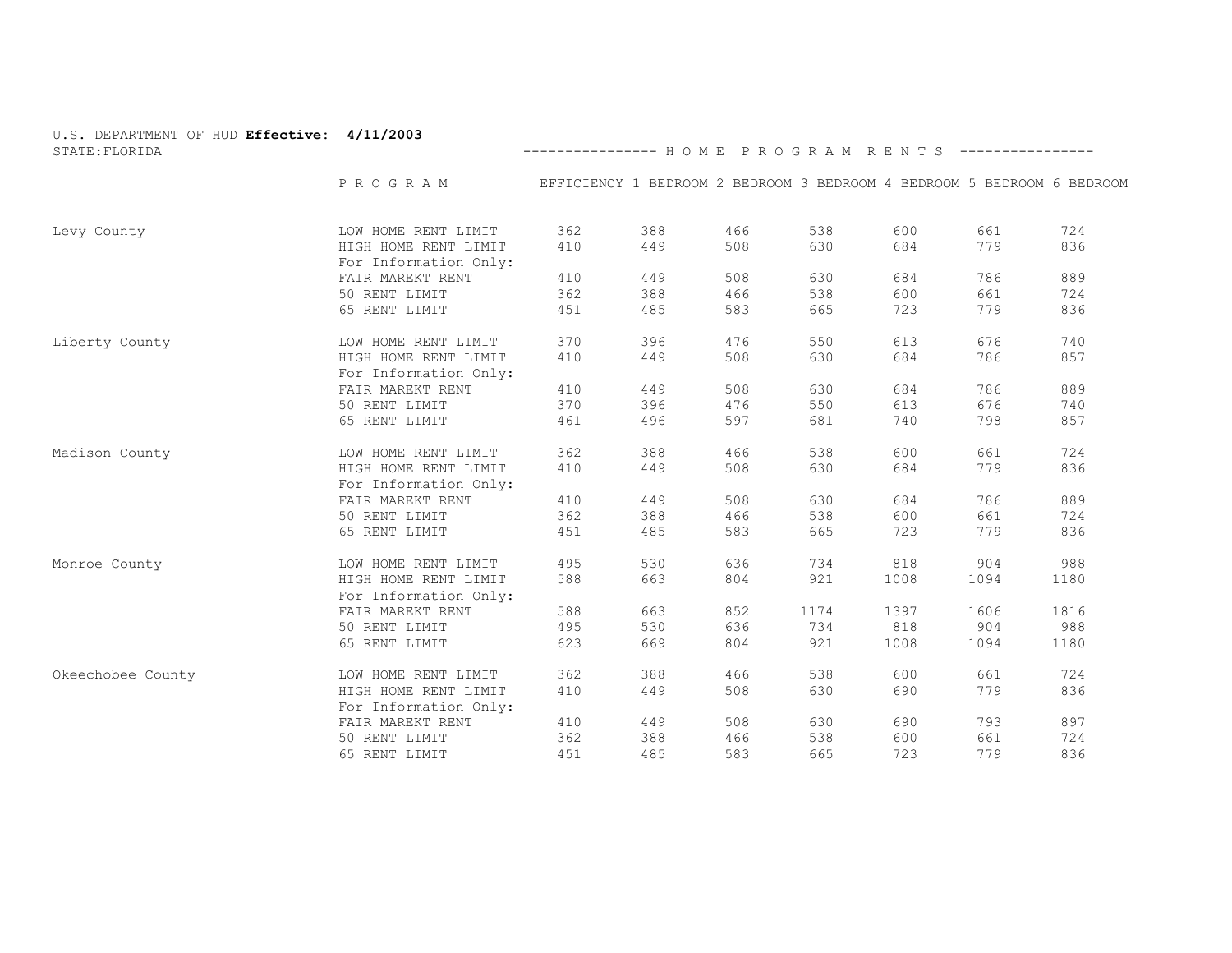| U.S. DEPARTMENT OF HUD Effective: 4/11/2003<br>STATE: FLORIDA |                                               | --------------- HOME PROGRAM RENTS ----------------                    |     |     |     |     |     |     |
|---------------------------------------------------------------|-----------------------------------------------|------------------------------------------------------------------------|-----|-----|-----|-----|-----|-----|
|                                                               | P R O G R A M                                 | EFFICIENCY 1 BEDROOM 2 BEDROOM 3 BEDROOM 4 BEDROOM 5 BEDROOM 6 BEDROOM |     |     |     |     |     |     |
| Putnam County                                                 | LOW HOME RENT LIMIT                           | 362                                                                    | 388 | 466 | 538 | 600 | 661 | 724 |
|                                                               | HIGH HOME RENT LIMIT<br>For Information Only: | 410                                                                    | 449 | 508 | 630 | 684 | 779 | 836 |
|                                                               | FAIR MAREKT RENT                              | 410                                                                    | 449 | 508 | 630 | 684 | 786 | 889 |
|                                                               | 50 RENT LIMIT                                 | 362                                                                    | 388 | 466 | 538 | 600 | 661 | 724 |
|                                                               | 65 RENT LIMIT                                 | 451                                                                    | 485 | 583 | 665 | 723 | 779 | 836 |
| Sumter County                                                 | LOW HOME RENT LIMIT                           | 377                                                                    | 404 | 485 | 560 | 625 | 689 | 754 |
|                                                               | HIGH HOME RENT LIMIT<br>For Information Only: | 410                                                                    | 449 | 508 | 630 | 684 | 786 | 874 |
|                                                               | FAIR MAREKT RENT                              | 410                                                                    | 449 | 508 | 630 | 684 | 786 | 889 |
|                                                               | 50 RENT LIMIT                                 | 377                                                                    | 404 | 485 | 560 | 625 | 689 | 754 |
|                                                               | 65 RENT LIMIT                                 | 470                                                                    | 505 | 608 | 694 | 755 | 815 | 874 |
| Suwannee County                                               | LOW HOME RENT LIMIT                           | 362                                                                    | 388 | 466 | 538 | 600 | 661 | 724 |
|                                                               | HIGH HOME RENT LIMIT<br>For Information Only: | 410                                                                    | 449 | 508 | 630 | 684 | 779 | 836 |
|                                                               | FAIR MAREKT RENT                              | 410                                                                    | 449 | 508 | 630 | 684 | 786 | 889 |
|                                                               | 50 RENT LIMIT                                 | 362                                                                    | 388 | 466 | 538 | 600 | 661 | 724 |
|                                                               | 65 RENT LIMIT                                 | 451                                                                    | 485 | 583 | 665 | 723 | 779 | 836 |
| Taylor County                                                 | LOW HOME RENT LIMIT                           | 362                                                                    | 388 | 466 | 538 | 600 | 661 | 724 |
|                                                               | HIGH HOME RENT LIMIT<br>For Information Only: | 410                                                                    | 449 | 508 | 630 | 685 | 779 | 836 |
|                                                               | FAIR MAREKT RENT                              | 410                                                                    | 449 | 508 | 630 | 685 | 787 | 890 |
|                                                               | 50 RENT LIMIT                                 | 362                                                                    | 388 | 466 | 538 | 600 | 661 | 724 |
|                                                               | 65 RENT LIMIT                                 | 451                                                                    | 485 | 583 | 665 | 723 | 779 | 836 |
| Union County                                                  | LOW HOME RENT LIMIT                           | 392                                                                    | 420 | 505 | 583 | 651 | 718 | 785 |
|                                                               | HIGH HOME RENT LIMIT<br>For Information Only: | 410                                                                    | 449 | 508 | 630 | 684 | 786 | 889 |
|                                                               | FAIR MAREKT RENT                              | 410                                                                    | 449 | 508 | 630 | 684 | 786 | 889 |
|                                                               | 50 RENT LIMIT                                 | 392                                                                    | 420 | 505 | 583 | 651 | 718 | 785 |
|                                                               | 65 RENT LIMIT                                 | 491                                                                    | 528 | 634 | 725 | 789 | 852 | 916 |